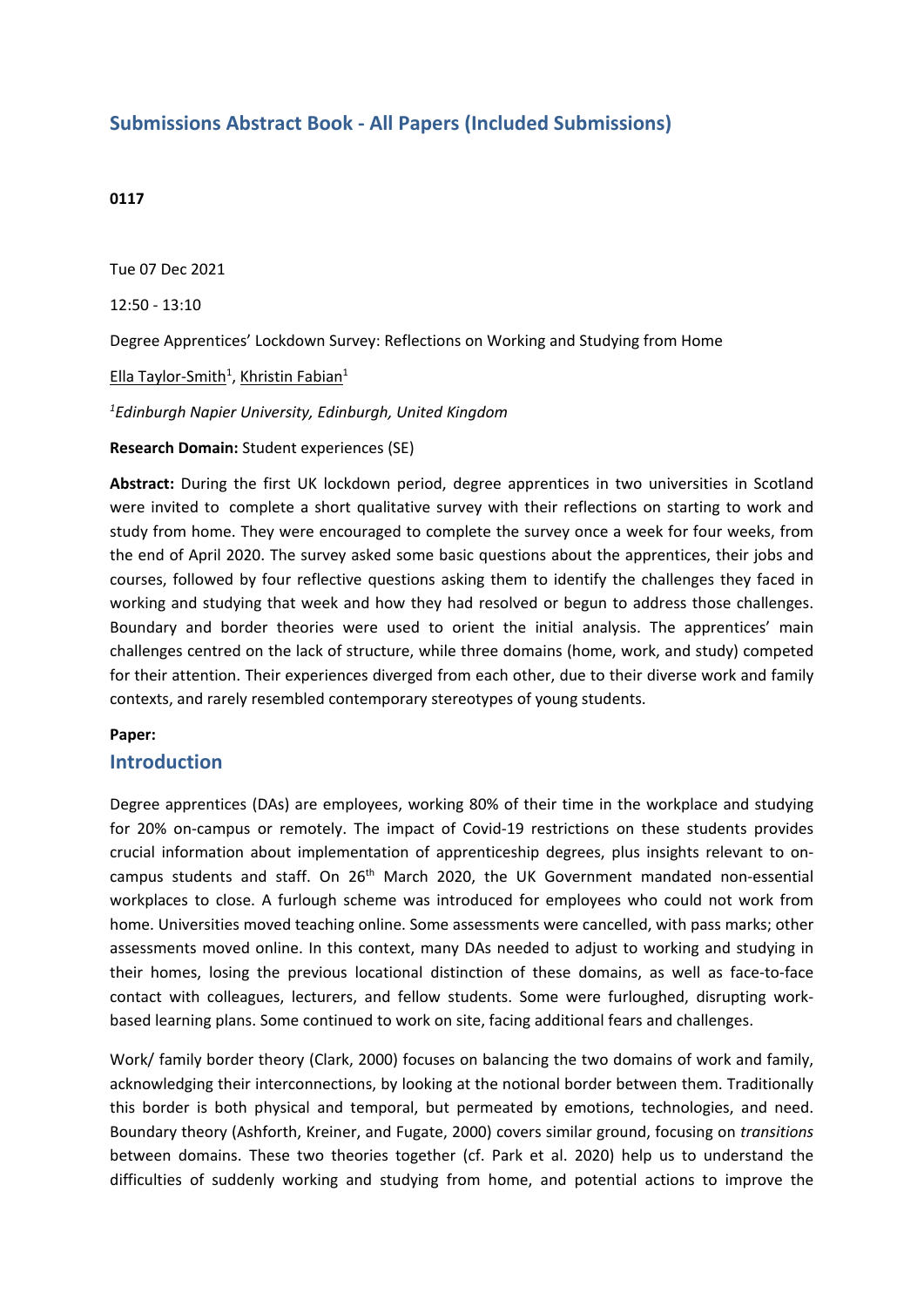situation. Border and boundary-crossers (our DAs) try to maintain the necessary integrity and permeability of three domains: work, family, and study; domain members (e.g., family, employers, lecturers) can help.

# **Methodology**

A month into lockdown, DAs in two universities were invited to complete <sup>a</sup> qualitative online survey (Braun et al., 2020), ideally once <sup>a</sup> week for four weeks. The survey asked introductory questions, such as age, course and work status, then four reflective questions:

- What challenge(s) did I face in working this week?
- How did I (try to) resolve or begin to address these challenges?
- What challenge(s) did I face in studying from home this week?
- How did I (try to) resolve or begin to address these challenges?

Responses were grouped by participant and anonymised. Data was coded using concepts from border and boundary theories; then coded inductively to describe the content more comprehensively. Themes were iteratively developed through Reflexive Thematic Analysis (Braun and Clarke, 2020) aiming to derive <sup>a</sup> rich account, based on the DAs' heterogeneous experiences and perspectives (Braun et al. 2020).

## **Results**

64 DAs posted 93 responses. See Table 1 for participants' age, course, and work mode.

Of the themes identified, three are noted here: *lack of structure*; *three competing domains*; *very different contexts*. *Lack of structure* describes the confusion as work lost definition along with location; DAs missed the transitions involved in going to work and the co-motivation of shared enterprise with colleagues in the same space. DAs recreated structure by writing schedules for themselves; defining office spaces in their home; and adding transition rituals, such as <sup>a</sup> walk before work.

*Three domains* —Family, Work, Study — competed for the apprentices' time and attention, also for space and sometimes technology. Each domain was also affected by the pandemic. Border controllers (like family members, employers, and lecturers) could help with conflicts. For example, children made "do not disturb" signs; employers emphasised flexible working; lecturers created open book assessments, that ran over days.

The apprentices' *very different contexts* made <sup>a</sup> huge difference to the level of challenge they experienced. Work increased for those who had been in their job longer, whereas work decreased for those new to their role, reflecting Lave and Wenger's concept of central versus peripheral domain membership (1991). Furloughed staff gained spare time, whereas workload increased for those covering for furloughed staff, sometimes displacing study entirely. While working from home created technical challenges, it increased workloads for those working on IT helpdesks. Work-based learning processes were disrupted by changing roles or overwhelmed by workloads. While some exams were replaced with an ungraded pass, others moved online, creating particular stress for those with young children and limited space.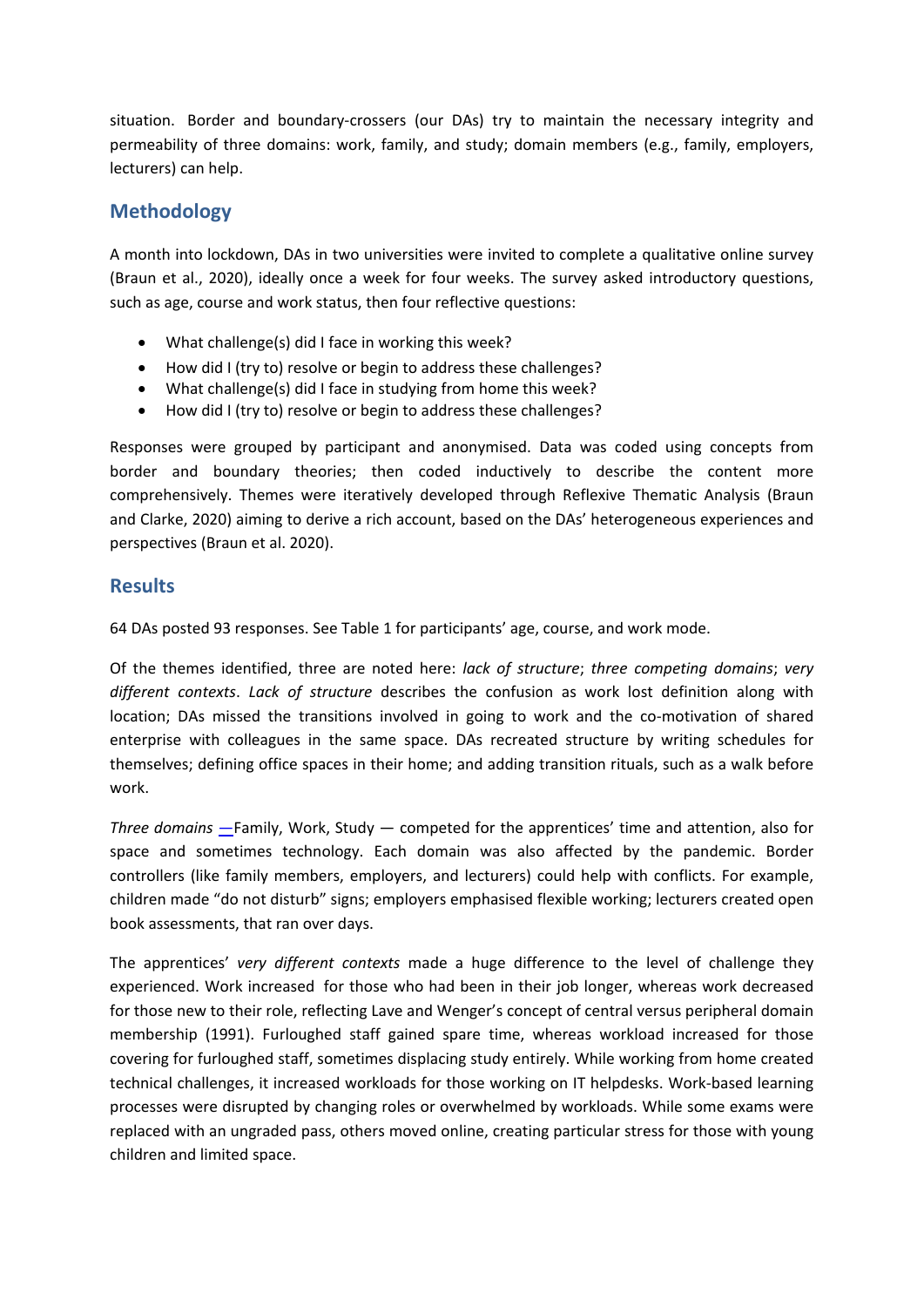### **Insights**

The findings echo our previous work (e.g. Fabian et al. 2021), which records the DAs' very different experiences, especially in relation to their role and workload. Understanding these contexts is essential to supporting the apprentices. This study highlights the importance of the apprentices' family and colleagues in facilitating both work and study, essential in terms of work definition and motivation, as well as implementation. Finally, many of these factors are shared by on-campus students, though often missing from stereotypes of young students.

### **References:**

| Age:              | 18 or under       | 19 to 21             | 22 to 25                      | 26 to 30                | 31 to 40             | Over 40                    | Total |
|-------------------|-------------------|----------------------|-------------------------------|-------------------------|----------------------|----------------------------|-------|
|                   | 4                 | П                    | 15                            | 10                      | 17                   |                            | 64    |
| Course (DA):      | Cyber<br>Security | Data<br>Science      | IT Management<br>for Business | Software<br>Development | Civil<br>Engineering | Early Years &<br>Childcare |       |
|                   | 22                | 5                    | 14                            | $12 \overline{ }$       | 4                    |                            | 64    |
| Year:             | 1st year          | 2nd year             | 3rd year                      | 4th year                |                      |                            |       |
|                   | 29                | 15                   | 17                            | 3                       |                      |                            | 64    |
| <b>Work Mode:</b> | Furloughed        | Working from<br>home | Working on<br>site            | Mixed                   |                      |                            |       |
|                   | -5.               | 53                   | 4                             | $\overline{2}$          |                      |                            | 64    |

Table 1: Participants' characteristics (attributes)

# **References**

Ashforth, Blake E, Kreiner, Glen E, and Fugate, Mel. (2000). All in <sup>a</sup> Day's Work: Boundaries and Micro Role Transitions. *The Academy of Management Review*, 25(3), 472-491.

Braun, V. and Clarke, V. (2020). One size fits all? What counts as quality practice in (reflexive) thematic analysis? *Qualitative Research in Psychology*, https://doi.org/10.1080/14780887.2020.1769238

Braun, V., Clarke, V., Boulton, E., Davey, L., and McEvoy, C. (2020). The online survey as <sup>a</sup> qualitative research tool, *International Journal of Social Research Methodology*, https://doi.org/10.1080/13645579.2020.1805550

Clark, Sue Campbell (2000). Work/family border theory: A new theory of work/life balance. *Human Relations*, 53, 747–770.

Fabian, K., Taylor-Smith, E., Smith, S., Meharg, D. and Varey, A. (2021). An exploration of degree apprentice perspectives: A Q methodology study. *Studies in Higher Education,* https://doi.org/10.1080/03075079.2021.1897094

Lave, J. and Wenger, E. (1991). *Situated Learning: Legitimate peripheral participation*, Cambridge University Press: Cambridge.

Park, Young Ah, Liu, Yihao, and Headrick, Lucille. (2020). When work is wanted after hours: Testing weekly stress of information communication technology demands using boundary theory. *Journal of*